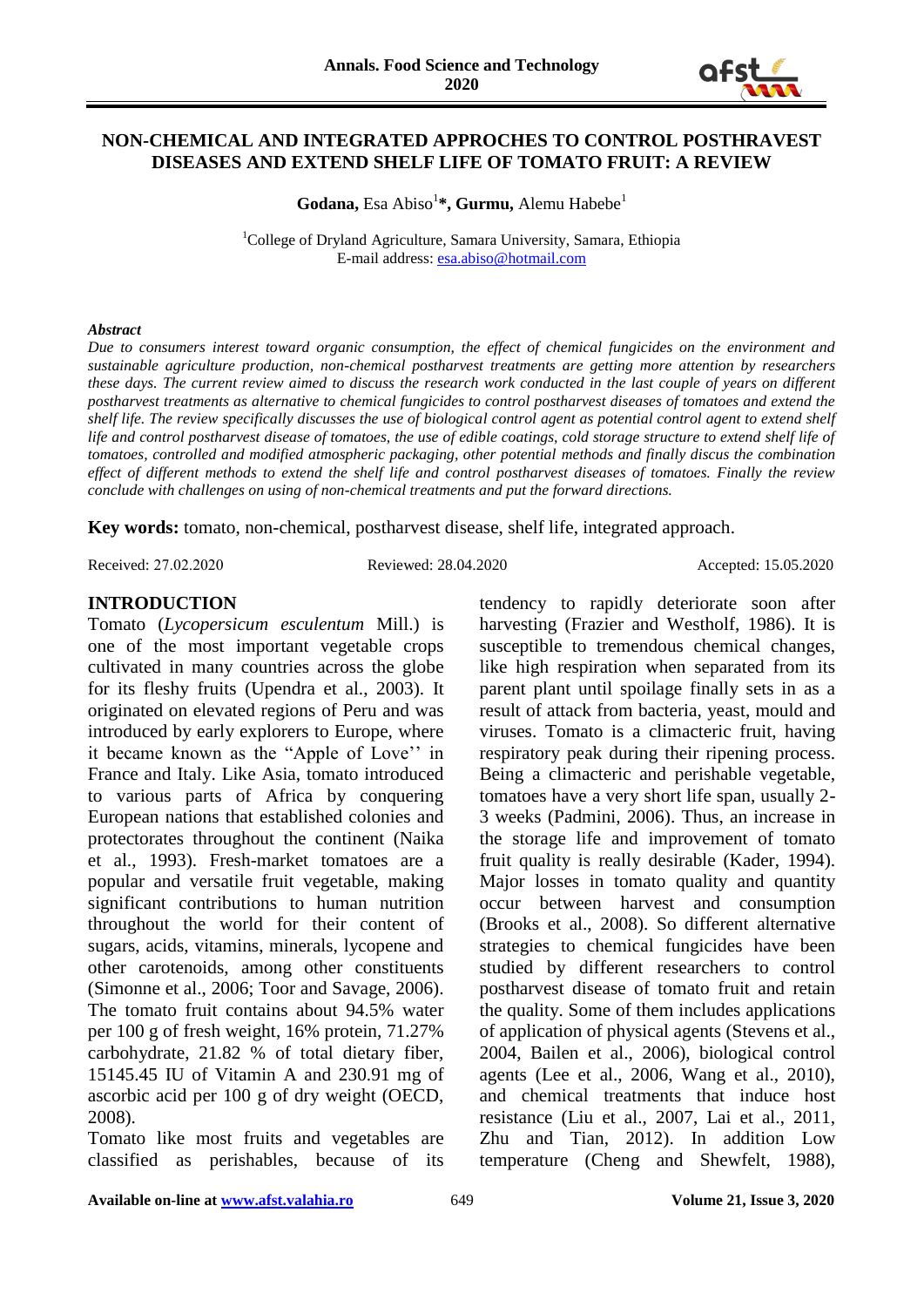

edible coatings (Ali et al., 2010), 1 methylcyclopropene (1-MCP) (Wills and Ku, 2002) and controlled atmospheres (Artés et al., 2006) proved to be good tools for extending tomato postharvest life.

Postharvest recommendations indicate that tomatoes, including cherry and grape tomatoes, should be stored at 10 °C or higher to avoid chilling injury (Jimenez et al., 1996, Roberts et al., 2002) and even  $10^{\circ}$ C may be detrimental to tomato flavor quality (Maul et al., 2000). Due to improper storage, there is a loss in fresh weight of about 10-15%. This causes them to appear shriveled and stale, thus considerably lowering their market value and consumer acceptability. Thus, during handling of highly perishable products like tomatoes all stake holders involved in the value chain should consider temperature and relative humidity of the storage conditions. Temperature and relative humidity are the two most important environmental factors play vital role in the<br>postharvest shelf life and quality of postharvest shelf life and quality of horticultural produces (Chinenye, 2011, Vala et al., 2014). These two environmental factor can affect the fruit respiration, weight loss, and growth of pathogens (Jobling, 2000). So management of these factors is a crucial task maintain the produce quality and extend shelf life. Maintaining the optimum temperature and relative humidity can be achieved through proper storage facilities such as mechanical refrigeration, hydro-cooling and vacuum cooling. Proper storage facilities are important in stabilizing the supplies by carrying over the produce from periods of high production to periods of low production. Proper storage conditions at retail level are also very important to reduce the post harvest loss of fresh tomato.

The maintenance of postharvest quality and post harvest life of fresh fruits and vegetables is becoming increasing important. This has been partly as a response to free market situation where the supply of good quality fruits and vegetables constantly exceeds demand. Therefore to increase or to maintain the market share there is increase emphasis on quality (Keith Thompson, 2010). Consumer's increasing desire for high quality and nutritional foods has created a need for longer market season for both domestic as well as export markets. In the last decades, quality concerns have become increasingly important worldwide and, therefore, many investigations have addressed the impact of postharvest treatment on the quality of tomato fruit (Toor and Savage, 2006). This is especially true for tomatoes, which ranks number one among vegetables contributing vitamins and minerals (Rick, 2008). The perishable nature of tomatoes requires the development of technologies that reduce their postharvest deterioration and extend their shelf life (Gonzalez- Aguilar et al., 2009).

So the current review aimed to discuss the research work conducted in the last couple of years on different postharvest treatments as alternative to chemical fungicides to control posthravest diseases of tomatoes and extend the shelf life. The review specifically discusses the use of biological control agent as potential control agent to extend shelf life and control posthravest disease of tomatoes, the use of edible coatings, cold storage structure to extend shelf life of tomatoes, controlled and modified atmospheric packaging, other potential methods and finally discus the combination effect of different methods to extend the shelf life and control postharvest diseases of tomatoes.

# **BIOLOGICAL CONTROL AGENTS (BCAs)**

In the past few decades the use of biological control agents is getting more attention by researchers as an alternative to chemical controls to manage postharvest disease of fruits and vegetables. Use of microbial antagonistic like yeasts, fungi and non-harmful bacteria are widely studied. They are getting more attention due to the following factors 1) the high interest of consumers toward organic food consumption and fear consuming chemically treated foods 2) the issues of chemicals on the environment and global warming 3) the fear of some fungi developing resistance to chemical fungicides.

**Available on-line at <u>www.afst.valahia.ro</u> 650 650 650 650 650 612 7 Volume 21, Issue 3, 2020**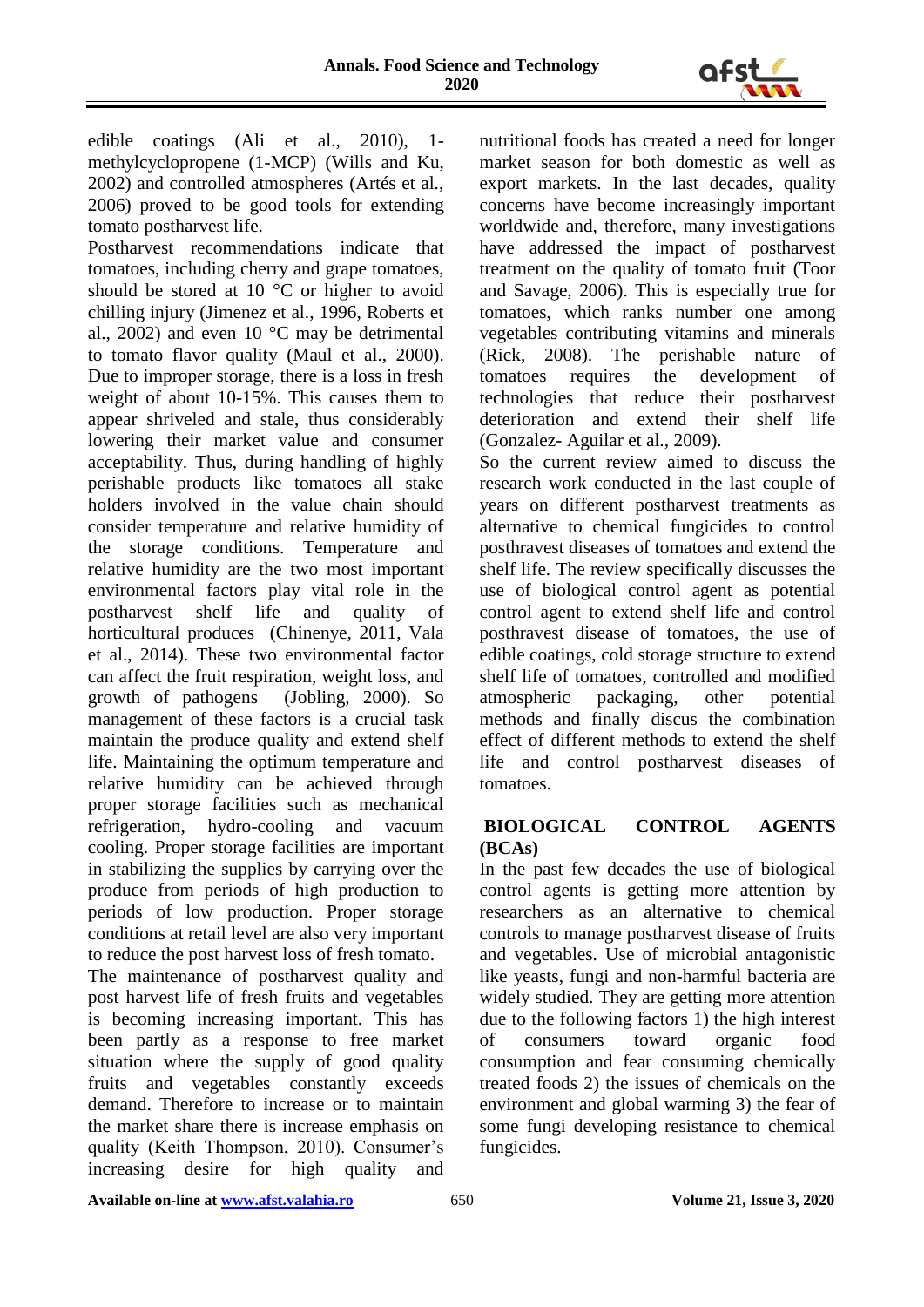

Zhao et al., (2020) reported that *Saccharomyces cerevisiae* EBY100 via yeast surface display system can significantly induce disease resistance against *Botrytis cinerea* in tomato wounds. *Bacillus amyloliquefaciens strain 5PVB* was particularly effective in controlling the grey mold disease of tomatoes causes by *B. cineria*. This strain apparently did not produce extracellular antibiotic substances, yet was highly active against the pathogen on both mature-green and red tomatoes. Treatment with 5PVB before storage at 10 °C showed only fungistatic activity against grey mould (Mari et al., 1996).

# **EDIBLE COATINGS**

A coating is defined as a thin layer of material which can be eaten by the consumer, be applied on or within the food by wrapping, dipping, brushing or spraying and act as barriers against transmission of gases, vapors and solutes and provide mechanical protection (Wu et al., 2002). Edible coatings are composed of hydrocolloids (polysaccharides or proteins), hydrophobic compounds (lipids or waxes) or a combination of both (composite coatings) that may enhance the coating properties for optimal handling (Espino-Diaz *et al*., 2010). Today, many edible coatings are available, mainly to preserve the quality of fruits and vegetables (Olivas *et al*., 2008). The mechanism by which edible coatings preserve fruits and vegetables is the establishment of a modified atmosphere around the product, which serves as a partial barrier to  $O_2$  and  $CO_2$ , water vapor and aroma compounds, decreasing the respiration rate of the fruit and water loss and preserving texture and flavor (Olivas and Barbosa-Canovas, 2008).

Application of coatings to fresh produce has been one method of extending its shelf life by slowing down its metabolic processes. With the advent of new materials for use as coatings and consumer demand for more naturalness in food, environment friendly coatings have become popular and a very wide list of applications has been found. Edible packaging materials include both edible films and edible coatings along with primary and secondary packaging materials originating from agricultural and marine sources (Cha and Chinnan, 2004).

Using two edible coatings Stafresh2505™ (SF 2505) and Stafresh 151™ (SF 151) are tried to extend the shelf life of tomatoes at two different ripening stages at Mexico by González-Aguilar, (2011). The result shows significant differences in the respiration rate of CO2 and C2H4 production of tomato fruits were observed between treatments and storage days of tomatoes at both maturity stages. Control and coated fruits showed an initial CO2 production rate of 33.4, 20.7 and 28.5mL Kg  $h^{-1}$  for the breaker stage and 31.5, 17.0 and 25.6mL Kg  $h^{-1}$  for the pink stage, respectively. For both maturity stages, the respiration rate remained relatively constant during the storage period. From the experiment it was concluded that coatings are effective in preserving the overall quality of tomato fruit. The use of a mineral oil treatment preserved the quality of tomato fruit to the greatest extent. In conclusion, mineral oil wax could be a good alternative for preserving the quality & extending the shelf life of fresh tomato fruit (González-Aguilar, 2011).

On experiment did by Silvia et al., (2008) mature green tomato fruits waxed with carnauba wax

DECCO® and no waxed were stored at 12  $°C$ and 5 °C for 5, 10, 15 and 20 days, and then transferred to 22 ℃for 3, 6, 9 and 12 days to allow ripening. Waxed fruits showed a delay in weight loss, color development and ripening after both 5 ℃ and 12 ℃ temperature storage.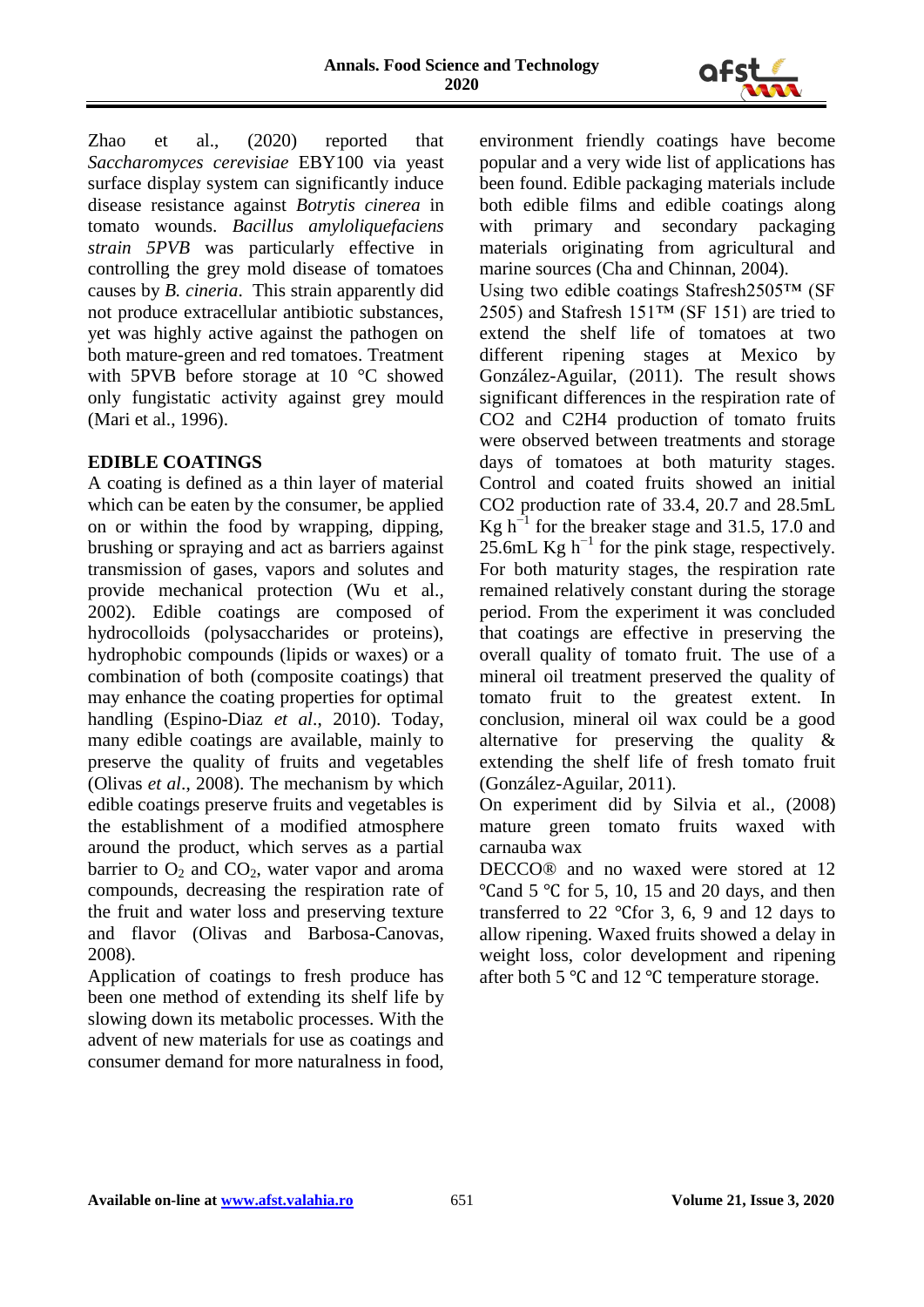



**Figure 1**: Tomato fruits cv. charleston after storage for 5 days (left) and 20 days (right) at low temperatures (Silvia et al., 2008).

Okolie and Sanni, (2012) did an experiment to see the effect of different coatings on the extension of shelf life of whole tomatoes. Calcium chloride, lemon juice, citric acid, sodium metabisulphite, pure Shea butter, and hot water were used as the post harvest treatments. Among post-harvest treatments, physiological loss in weight (PLW) was lowest in Sodium metabisulphite dip (SMB 0.73) which was significantly lower over all other treatments. The next best treatment in terms of low PLW was citric acid (CTA). The PLW progressively increased with an increase in the storage period, irrespective of the post harvest treatments. No significant differences in titratable acidity were observed among the post-harvest treatments at 7 and 14 days of storage. However, the control fruits recorded significantly lower titratable acidity at both days of observation.

Use of the edible coating Aloe Vera as coating can increase the shelf life of tomatoes up to one month and retain better fruit quality as compared to control. Combination of Aloe Vera with lemon juice, and combination of Aloe Vera with citric acid reduced the fruit weight loss and increased the shelf as compared to the control group as well (Goyal

et al., 2017). Tomatoes at breaker and pink maturity stage coated with comzein film showed a better Color, weight and firmness changes and sensory quality as compared with non-coated tomatoes during storage at 21°C. Corn-zein fdm delayed color change and loss of firmness and weight during storage. Shelf life was extended by 6 days with film coatings as determined by sensory evaluation (Park et al., 1994).

#### **COLD STORAGE STRUCTURES**

Cooling of horticultural crops in different cold storage structures is the most widely used way to keep quality and increase the shelf. However cooling to keep quality and extend the shelf life of produces is the most traditional way though it is widely used in small holder farmers. Different storage structures are available currently from simple structure which uses zero energy like zero energy cooling chambers (ZECC) to the modern advanced mechanical cooling structures like refrigeration, hydro-cooling, vacuum cooling, and room cooling (Xuan et al., 2012, Vala et al., 2014). The main purpose of postharvest cooling of produces is to reduce the rate of respiration and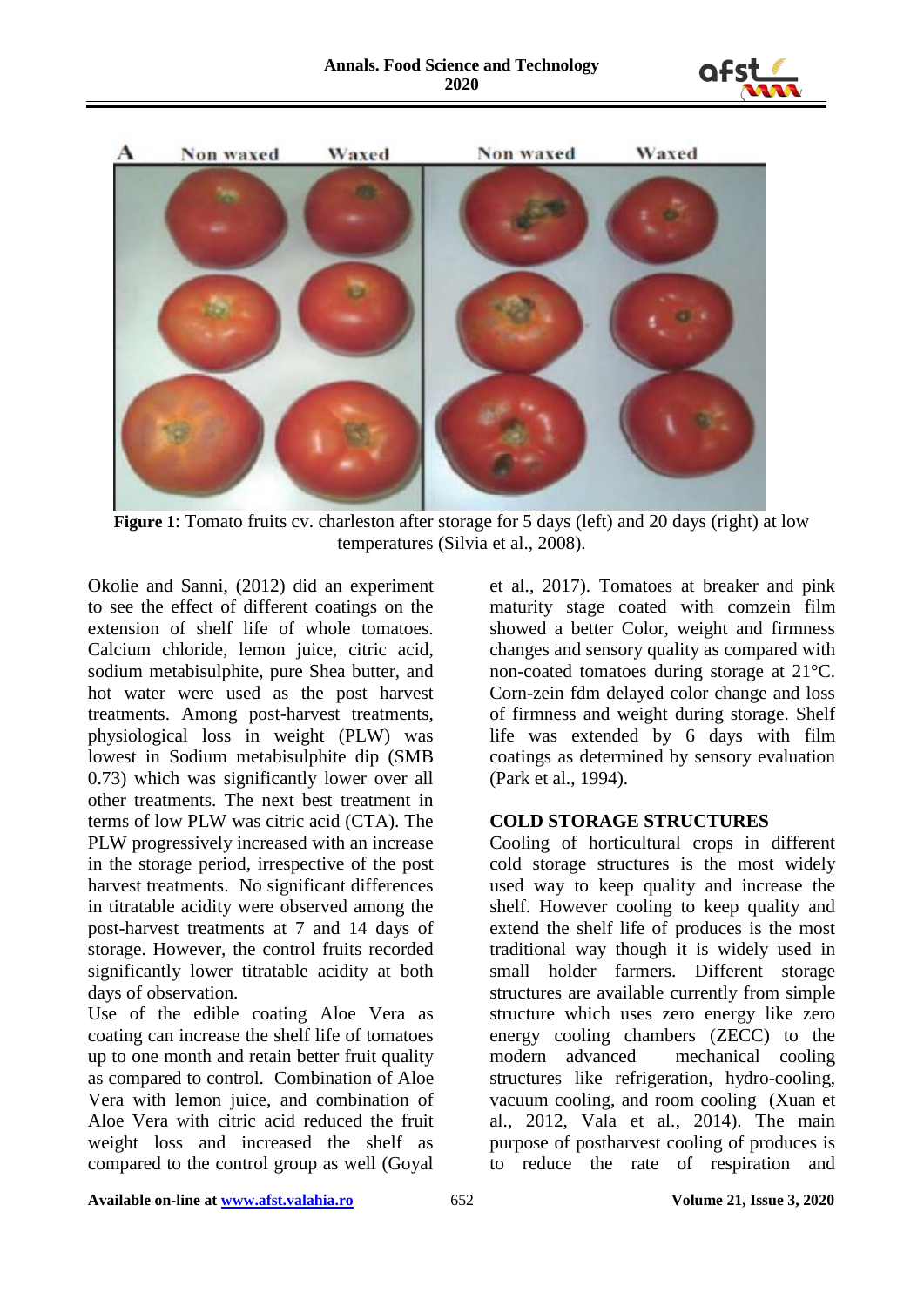

transpiration (Falah et al., 2015). Other benefits of cooling includes maintaining quality, decreasing susceptibility to ethylene damage, increasing shelf life and decreasing normal metabolism rate which is associated with consuming sugars, acids, vitamins and other constituents of the tomato fruit (Thompson et al., 2001).

Tropical fruits and vegetables are harvested under ambient temperatures from 25-35 °C. Under this temperature, the respiration rate is higher and the storage life is short. Throughout the period between harvest and consumption, temperature and relative humidity play a key role in the metabolism of fruits and vegetables (Perez et al., 2003). Respiration and metabolic rates are directly related to room/air temperatures within a given range. The higher the rate of respiration, the faster the produce deteriorates (Ashby, 2000). One way to slow down this change and to increase the length of time of storage for fruits and vegetables can be achieved by lowering the temperature to an appropriate level.

Reduced the rate of water loss slows the rate of shrivelling and wilting, causing of serious postharvest losses specially in leafy vegetables. Therefore, areas with high temperatures will have higher rates of evaporation and more cooling will occur. With lower air temperature, less water vapour can be held and slow respiration rates and the ripening and senescence processes, and cooling will take place, which prolongs the storage life of fruits and vegetables. Though temperature affects the physical and physiological properties it can also affect the biochemical and nutritional properties of the fruit. Vitamin C content, total phenolic content, lycopene content, and different antioxidant activities widely affected by the storage temperature and relative humidity conditions (Duma et al., 2017). Generally, by lowering produce temperature as soon as possible after harvest it (1) decrease the rate of respiration, (2) reduce water loss, (3) lower ethylene production, (4) reduce sensitivity to

ethylene and (5) slow the rate of microbial development (Basediya et al., 2013).

Cool chambers can reduce temperature by 10- 15℃and maintain high relative humidity of about 95% that can increase shelf life and retain quality of horticultural produce like tomato. Small and marginal farmers can store a few days harvest to avoid middlemen and retailers can use this storage technique to increase the post harvest shelf life of their product (Workneh and Woldetsadik, 2004). Fresh product needs low temperature and high relative humidity during the storage and transportation. Reduced temperature decreases physiological, biochemical and microbiological activities, which are the causes of quality deterioration such as flavor and colour (Kader et al., 1989; Workneh et al., 2011).

Nkolisa et al., (2018) reported that tomato fruits stored inside evaporative cooling structure retained better color, firmness. The rate of respiration and physiological weight loss were lower as compared to fruits stored at room temperature. Storage of tomatoes at lower temprature improves the fruit chemical properties like lycopene content, antioxidants, total phenolic content and ascorbic acid (Nikolas et al., 2019). According to Mondal et al., (2003), lipoxygenase activity and the malondialdehyde and  $H_2O_2$  content of tomatoes, harvested at the turning stage and stored for 14-15 days at 10, 25 or  $35^{\circ}$ C, increased with temperature. Moreover, the increase in these components was higher in a cultivar with a short storage life (5-7 days) than in that with a longer storage life (14-15 days). A temperature-related increase in reactive oxygen species (ROS) scavenging enzymes was also observed, indicating that fruit stored at high temperatures are susceptible to increased oxidative activity, leading to membrane damage and a loss of fruit integrity. Cultivar related differences in the activity of lypoxygenase, hydroperoxide lyase and alcohol dehydrogenase were also reported by Yilmaz et al., (2002).

Even though fully ripe tomatoes may be stored for a short time at low temperatures,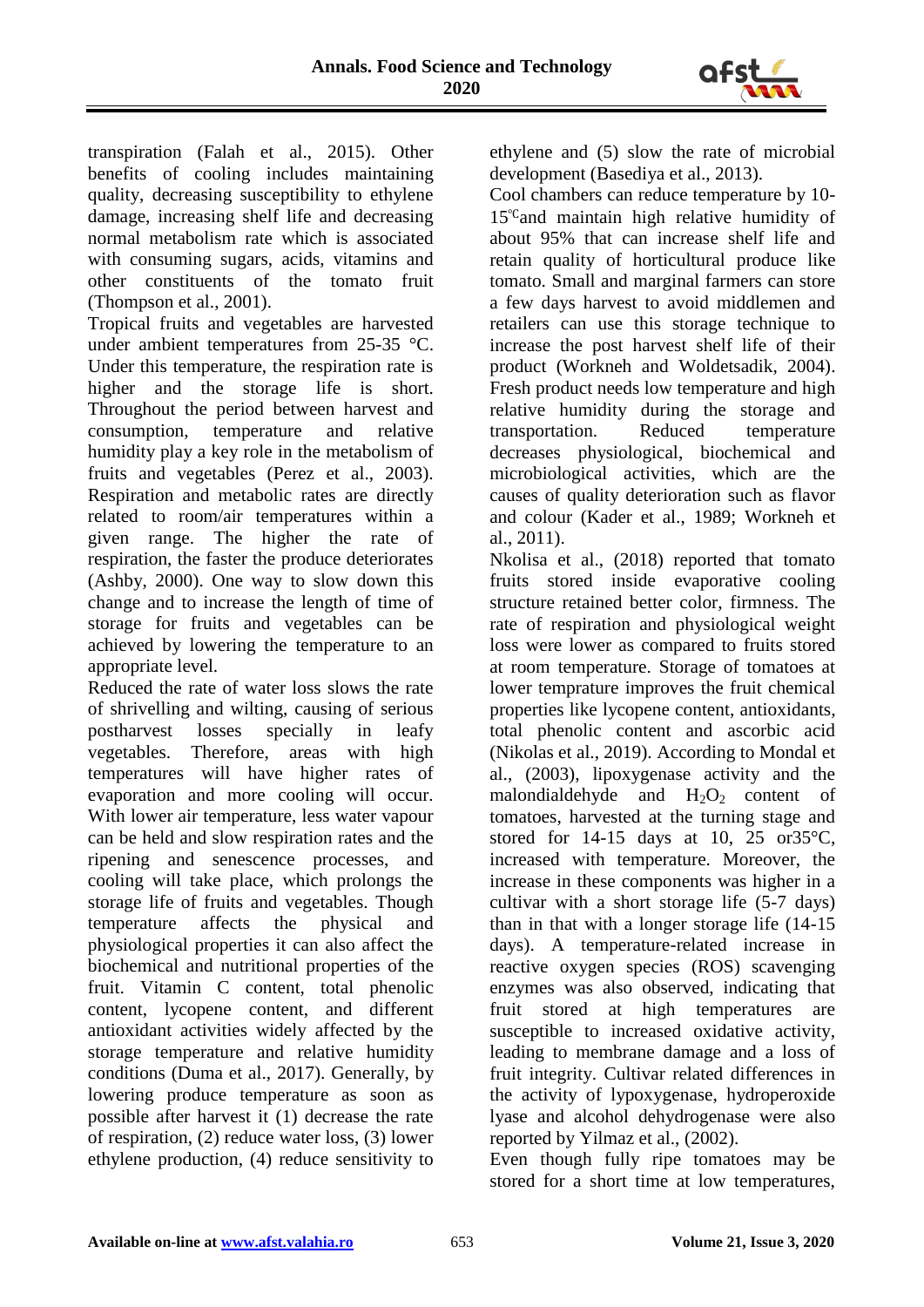

nevertheless adverse effects on fruit quality may occur. For example, ripe fruit that had been stored at 5°C for 4 days were deemed by sensory analysis to be significantly less aromatic, less sweet and more acidic than corresponding fruit stored for the same length of time at 20°C. The poorer aroma of fruit stored at 5°C was attributed to a loss of the principal volatile components, detected by gas chromatography (Maul et al., 2000). Although fully ripe tomatoes may be held at 2-5°C for a few days prior to consumption (not longer, since colour loss and softening may occur), fruit that are mature green or at the turning or breaking stage should not be subjected to temperatures lower than 12°C as chilling injury may occur, with adverse consequence for subsequent ripening and quality (Passam et al., 2007).

# **USE OF CONTROLLED AND MODIFIED ATMOSPHERIC PACKAGING**

A modified atmosphere can be defined as one that is created by altering the normal composition

of air (78% nitrogen, 21% oxygen, 0.03% carbon dioxide and traces of noble gases) to provide an optimum atmosphere for increasing the storage length and quality of food produce than the food produce store at room temperature (Moleyar and Narasimham, 1994, Phillips, 1996). Modified atmosphere packaging (MAP) and controlled atmosphere (CA) storage techniques to reduce the oxygen around the food are largely used for the preservation of fresh produce. However, when using these technologies, careful attention must be paid to the effect on the survival and growth of pathogenic organisms (U.S. FDA, Center for Food Safety and Applied Nutrition, 2001).

On the study conducted by Srinivasa et al., (2006) stored green, physiologically mature tomatoes in cartons covered with chitosan (biodegradable membrane) for 30 days at  $27\pm1\degree C$  showed better color retention and firmness not only in relation to the control (fruit stored in air) but also in comparison with those enclosed in low density polyethylene film. Mondal et al., (2006) also reported that when tomatoes are enclosed in polyethylene and stored at 25°C they are more resistant to oxidative stress than unenclosed fruit stored at the same temperature.

Low oxygen levels in modified or controlled atmospheres also inhibit polygalacturonase activity, thus reduce the rate of fruit softening (Kapotis et al., 2004). High concentrations of  $CO<sub>2</sub>$ , on the other hand, are known to inhibit ethylene synthesis, apparently acting at a site prior to that of the conversion of 1 aminocyclopropane-1-carboxylate ACC to ethylene (de Wild et al., 2005). Low oxygen (3-5%) atmospheres retard tomato ripening while high levels of carbon dioxide (>5%) are considered damaging for tomatoes. Low  $O<sub>2</sub>$ injury is characterized by uneven ripening and off-flavors due to increases in ethanol and acetaldehyde. Carbon dioxide concentrations higher than 5% may cause surface discoloration, softening, and uneven coloration (Moretti et al 2004).

Exposure of mature green fruit to atmospheres containing ethanol (from 2.5 to 25 ml per 2.5 kg) fruit held in a total volume of 50 ml delayed ripening due to a reduction in ethylene synthesis and respiration, and a delay in the onset of the climacteric. A parallel delay in fruit softening was attributed to an inhibition of polygalacturonase and pectin methyl esterase, and the most effective treatment was that of 20 ml ethanol per 2.5 kg fruit (Thakur et al., 2000).

Batu (2003) observed that after 60 days storage of mature green or rose tomatoes at 13 or 15°C, those stored under controlled atmospheres of 5.5%  $O_2$  + CO<sub>2</sub> (3.2, 6.4 or 9.1%) were less acceptable in terms of sweetness and aroma than those stored in air. A study conducted at Nagarjuna University, India (2009), at different storage conditions (room temperature, modified atmosphere packaging at room temperature, refrigerated, and modified atmosphere packaging in refrigerator) show that there is a significance difference between the storage conditions and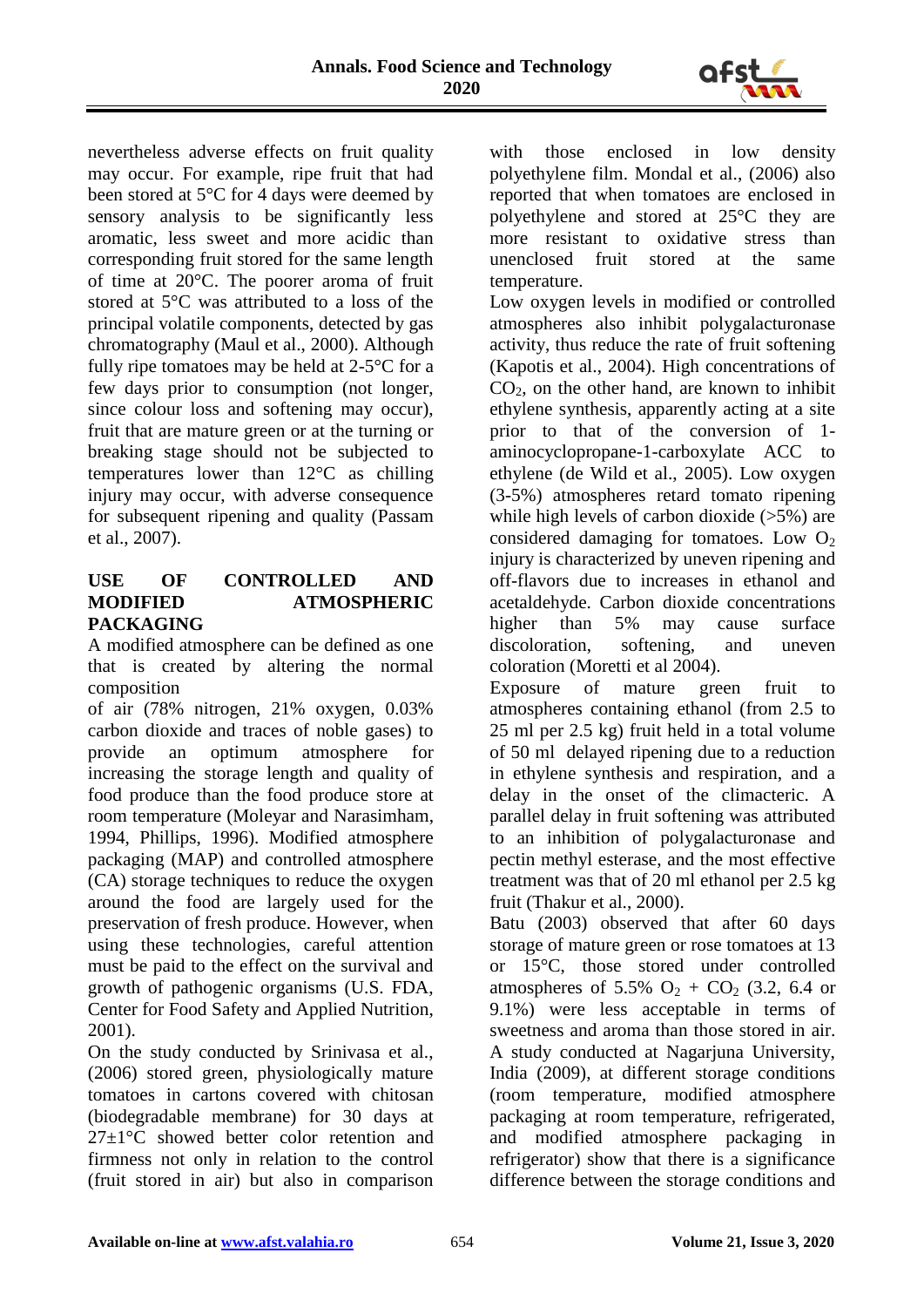

from the study it is recommended that storage of tomato fruit at modified atmosphere packaging in refrigerator is the best storage condition which extends the shelf life of the fruit (Babitha and Kiranmayi, 2010).

Moneruzzaman et al., (2009) see the effect of different storage conditions (Control: Uncovered condition, Covering with polythene, Placing  $CaC_2^+$  below tomato and then covered with polytheneon) at different ripening stages (Matured green tomato, half ripe tomatoes, and Full ripen tomato), the highest rotting percentage shown on the control (4.92%) at the third day, and the least percentage of decay observed on treatment covered with polyethylene (4.88), while the maximum weight loss (5.96) was seen on control and the minimum weight loss (5.89) was on treatment dipping in  $CaC_2$ <sup>+</sup> and then covered with polyethylene. On day 15 of storage however the maximum percentage of decay (57.36) was observed on treatment dipped in  $CaC_2$ <sup>+</sup> and then covered with poly ethylene and the minimum percentage of decay (51.48) was observed on control. However the weight loss percentage was maximum with control and minimum with treatment dipped in  $CaC_2^+$  and the covered with polyethylene.

# **OTHER METHODS**

Different approches as an alternative to chemical have been studied by numerous researchers. Among them organic salts, micro nutrients, and physical methods are few of them. The well know selenium for example used as a treatment showed a promising result for managing postharvest decay caused by gray mold and retained fruit quality during postharvest storage. Foliar treatment of 1 mg  $L^{-1}$  sodium selenate at the time of fruit onset and development effectively controlled gray mold rot caused by *Botrytis cinerea* on both inoculated and naturally infected tomato fruit. Se treatment reduced lipid peroxidation, enhanced antioxidant enzyme activity of glutathione peroxidase and superoxide dismutase, and increased the concentration of non-enzymatic antioxidants, such as reduced ascorbate and reduced glutathione in the tomato fruits (Zhu et al., 2016). Applications of selenium have also been found to prolong the shelf life of peach and pear (Pezzarossa et al., 2012), and alter the level of antioxidant compounds in tomato fruits (Schiavon et al., 2013).

Suzuki and Nagata, (2019) reported that postharvest ethanol vapor treatment suppresses tomato fruit ripening. The treatment stimulated ethylene production and increased gene expression of LeACS2 and LeACS4, which are related to ethylenerelated ripening. In the ethylene-independent ripening process, expression of RINdependent and ethylene-independent ripening related genes was inhibited by ethanol, suggesting that ethanol could inhibit some processes downstream of RIN. Inhibition of each process by ethanol could be a mechanism by which ethanol inhibits ripening, although it stimulates ethylene production and factors upstream of the ripening process which extend the fruit shelf life. It also reported that ethanol accelerates fruit ripening of kiwifruit and tomato (Mencarelli et al., 1991, Beaulieu and Saltveit, 1997).

Application of colorless gas like nitric oxide can also enhance tomato fruits resistance against diseases. For example, externally applied nitric oxide exert effffects in enhancing fungal infection resistance, retarding the pericarp redding, delaying the ethylene production and influencing positively in the firmness (Lai et al., 2011), but it can decrease the total soluble solids (TSS) content and enhance the total titratable acidy (TTA) (Lai et al., 2011). In tomato the 1-MCP treatments produces a rise in the TTA resulting in an increment of the sugar to acid ratio of tomato and a decrease of the respiration rate (at 5 d after harvest); however experimental evidences over the effect on the ethylene production are still not conclusive (Wills and Ku, 2002).

UV-C irradiation was effective in increasing the total phenolics content and individual phenolic acids and flavonoids of tomato fruit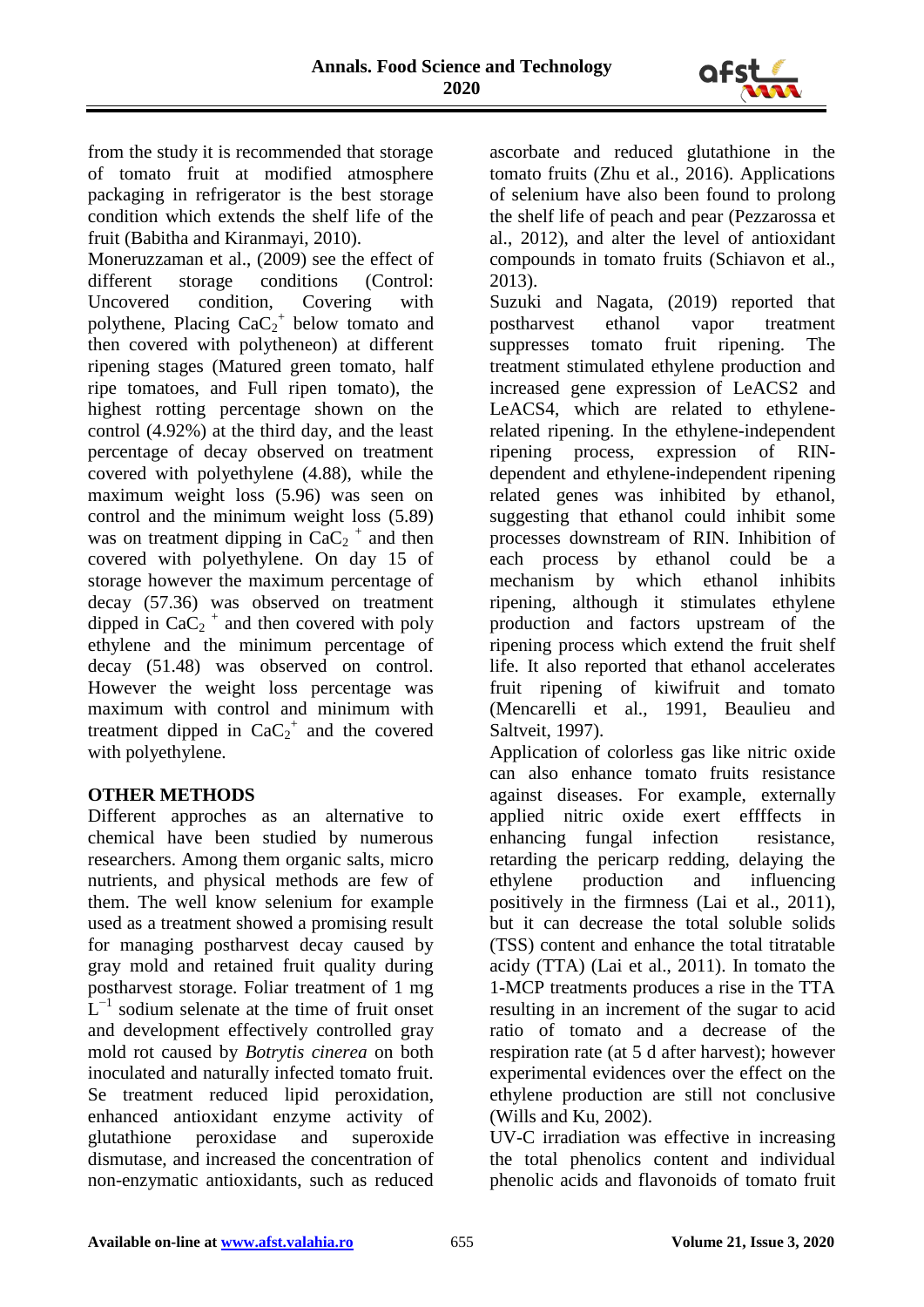

including cafferic acid, p-coumaric acid, trans-ferulic acid, chlorogenic acid, gallic acid, protocatechuic acid, rutin and quercetin. UV-C treatment also induced expression of genes coding for key enzymes in the phenylpropanoid pathway, including PAL, C4H, 4CL, CHS, CHI, F3H and FLS, and enhanced the activities of PAL, C4H, 4CL, CHS and CHI during storage, which in agreement with a corresponding increase in phenolic compounds content (Liu et al., 2017). numerouse studies also reported that postharvest UV-C irradiation induced phenolic compounds in tomatoes (Jagadeesh et al., 2011, Bravo et al., 2012, Liu et al., 2012, Severo et al., 2015). Afanddi et al., (2020) reported that Far-red light during cultivation induces postharvest cold tolerance in tomato fruit. Nájera et al., (2018) reported LED-enhanced dietary and organoleptic qualities in postharvest tomato fruit.

# **INTEGRATED APPROCHES**

Use of the above stated single approaches are less effective as compared to the integrated approach. To manage the fruit postharvest disease and reduce the massive postharvest loss management of the fruit should start from the time of pre-harvest. However using integrated approaches which is the combination of multiple effective treatments, it is possible to extend the shelf life of the fruit and control the fruit postharvest diseases. For example, the combined effect of 1-MCP and the nitric oxide delayed fruit softening at days 5 and 10, reduced the ethylene synthesis significantly at day 5 and elevated the respiration rate at 10 d, compared to the individual treatments of 1-MCP and nitric oxide alone (Steelheart et al., 2019).

The combination of 0.1% chitosan and 500 μl/l methyl jasmonate showed a higher efficacy to reduce the disease incidence and lesion diameter of postharvest decay of cherry tomato than the application of methyl jasmonate or chitosan alone. The combined treatments resulted in higher activities of PPO (polyphenol oxidase), POD (peroxidase) and

PAL (phenylalanine ammonialyase) than the control (Chen et al., 2014).

#### **CONCLUSION**

Due to its perishable nature tomatoes have high postharvest loss and a shorter shelf life. Among the massive fruit postharvest loss, postharvest diseases take the largest share. Other factors also include: poor pre-harvest treatments, harvesting at inappropriate stages, poor postharvest infrastructures, poor postharvest handling such as non-removal of field heat, and improper transportation and handling contributes to the high postharvest loss of tomato fruits. Though chemical fungicides were used as firsthand in the previous days due to consumers interest toward organic consumption and the effect chemical on the environment non-chemical treatments are getting more attention. Biological control are widely studied and are determined as potential postharvest treatment to extend shelf life and control postharvest diseases of tomato fruits. Edible coatings, use of controlled and modified atmospheric packaging, cold storage structures, and combination of these methods can also be a potential alternative to chemical fungicides to control postharvest disease and extend shelf life of the fruit.

However the major challenges in the use of biological control agents for example in regard to certification time makes very less contribution to use at commercial level. The need of high investment to build controlled and modified atmosphere ware houses is the biggest challenge for small holder farmers in developing countries. So government, policy makers and researchers should closely work together to scale up the research work and use of these non-chemical treatments at the commercial level. Finally attention by the researchers should also be given to the sensory quality of the produce in addition to the nutritional and quality attributes as some treatment alter the sensory quality of the fruit.

#### **REFERENCES**

[1] Affandi, F.Y., Verdonk, J.C., Ouzounis, T., Ji, Y., Woltering, E.J., and Schouten, R.E. Far-red light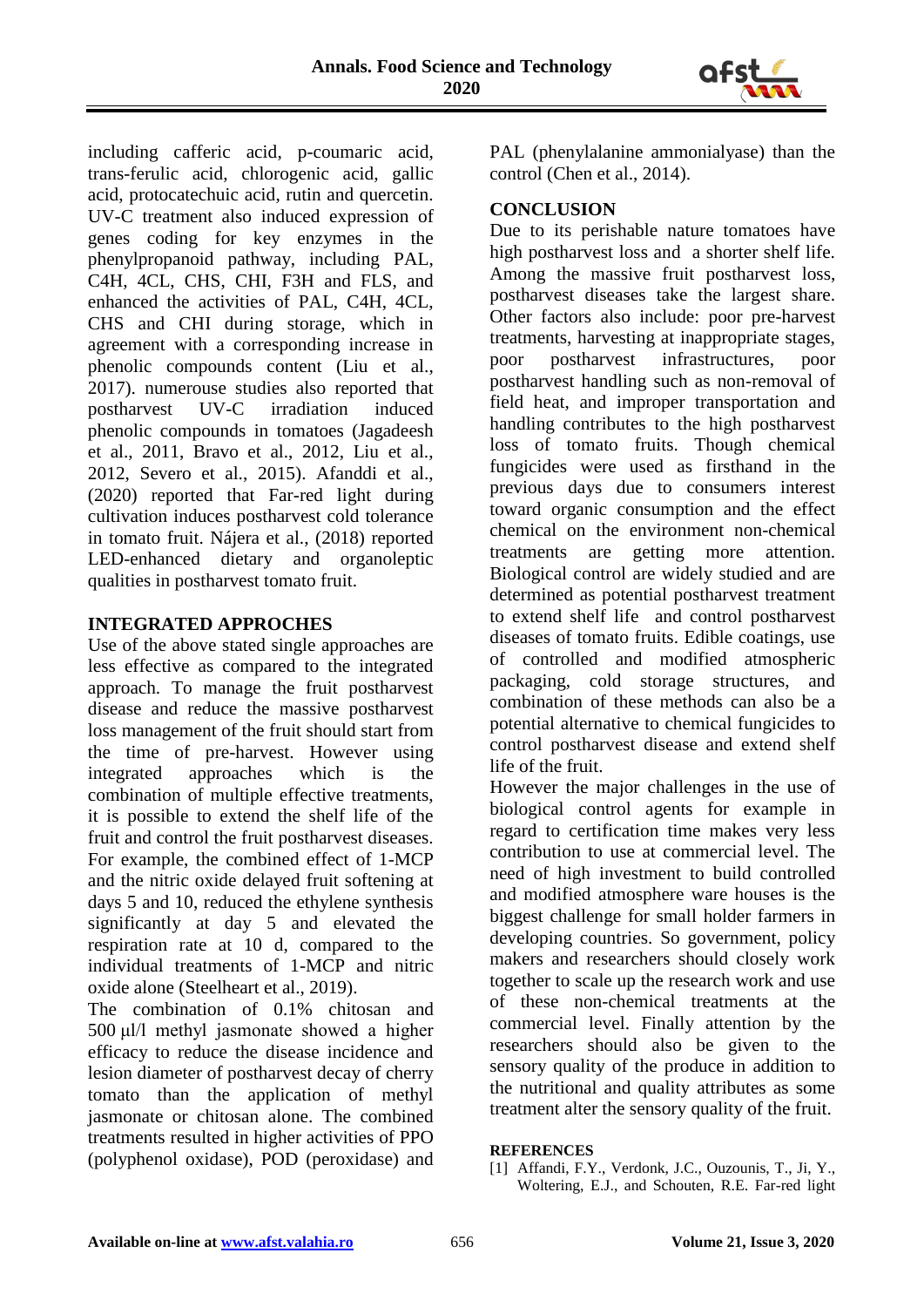during cultivation induces postharvest cold tolerance in tomato fruit. Postharvest Biology and Technology, **159**, 2020, 1-10.

- [2] Ali, A., Maqbool, M., Ramachandran, S., and Alderson, P.G. Gum arabic as a novel edible coating for enhancing shelf-life and improving postharvest quality of tomato (*Solanum lycopersicum* L.) fruit. Postharvest Biology and Technology, **58** (1), 2010, 42–47. https://doi. org/10.1016/j.postharvbio.2010.05.005.
- [3] Artés, F., Gómez, P.A., and Artés-Fernández, F. Modifified atmosphere packaging of fruits and vegetables. Stewart Postharvest Review, **2**, 2006, 1–13. https://doi.org/10.2212/spr. 2006.5.2.
- [4] Ashby, B.H. Protecting perishable fruits during transportation by truck. USDA, AMS. Transportation and marketing programs handbook, **669**, 2000, 1-88.
- [5] Babitha, B., and Kiranmayi, P. Effect of Storage Conditions on the Post Harvest Quality of Tomato (*Lycopersicon esculentum*). Research Journal of Agricultural Science, **14**, 2010, 167-176.
- [6] Bailen, G., Guillen, F., Castillo, S., Serrano, M., Valero, D., and Martinez-Romero, D. Use of activated carbon inside modifified atmosphere packages to maintain tomato fruit quality during cold storage. Journal of Agriculture and Food Chemistry, **54**, 2006, 2229–2235.
- [7] Basediya, A.L., Samuel, D.V.K., and Beera, V. Evaporative cooling system for storage of fruits and vegetables - A review, Journal of Food Science and Technology, 50 (3), 2013, DOI[:10.1007/s13197-011-0311-6](https://www.researchgate.net/deref/http:/dx.doi.org/10.1007/s13197-011-0311-6?_sg%5b0%5d=yPt_mIjRy_2R1BCOuqfXZ4qmkFsOfkPeyZEks-ORj7VA6Z4B9DUZCISRqZLPUQ4bAqGuE2sTYcnVrZ6p5tVslaiQdQ.iIUF4GIrpK3sxm-8TTizwQio5yg2fBAN29uuU_LDZ4VAqfd9XYYoyDCY4plzZFv8OLcTEvbI_OzdjON8KUjcyQ)
- [8] Batu, A.Temperature effects on fruit quality of mature green tomatoes during controlled atmosphere storage. International Journal of Food Sciences and Nutrition, **54**, 2003, 201-208.
- [9] Beaulieu, J.C., and Saltveit, M.E. Inhibition or promotion of tomato fruit ripening by acetaldehyde and ethanol is concentration dependent and varies with initial fruit maturity. Journal of the American Society of Horticultural Science, **122**, 1997, 392-398.
- [10]Bravo, S., García-Alonso, J., Martín-Pozuelo, G., Gómez, V., Santaella, M., Navarro González, I., Periago, M.J. The influence of post-harvest UV-C hormesis on lycopene, β-carotene, and phenolic content and antioxidant activity of breaker tomatoes. Food Research International, **49**, 2012, 296–302.
- [11]Brooks, M.S., El-Hana, N.H.A and Ghaly, A.E. Effects of tomato geometries and air temperature on the drying behavior of plum tomato. American Journal of Applied Science, **5**, 2008, 1369-1375. DOI: 10.3844/ajassp.2008.1369.1375.
- [12]Cha, D.S., and Chinnan, M.S. Biopolymer-based antimicrobial packaging: a review. Critical Reviews in Food Science and Nutrition, **44** (4), 2004, 223-237.
- [13] Cheng, T.-S., Shewfelt, R.L. Effect of chilling exposure of tomatoes during subsequent ripening. Journal of Food Science, **53**, 1998, 1160–1162. https://doi.org/10.1111/j.1365-2621. 1988.tb13552.x.
- [14]Chinenye, N.M., 2011. Development of clay evaporative cooler for fruits and vegetables<br>preservation. Agricultural Engineering Agricultural Engineering International: CIGR Journal, **13**, 2011, 1–8.
- [15]de Wild, H.P.J., Balk, P.A., Fernandes, E.C.A., and Peppelenbos, H.W. The action site of carbon dioxide in relation to inhibition of ethylene production in tomato fruit. Postharvest Biology and Technology, **36**, 2005, 273-280.
- [16] Duma, M., Alsina, I., Dubova, L., and Erdberga, I. Quality of tomatoes during storage. In: 11th Baltic Conference on Food Science and Technology" Food Science and Technology in a Changing World" Foodbalt, Jelgava, Latvia, 2017, pp. 130– 133.
- [17]Espino-Díaz, M., De Jesús Ornelas-Paz, J., Martínez-Téllez, M.A., Santillán, C., Barbosa-Cánovas, G.V., Zamudio-Flores, P.B., and Olivas, G.I. Development and characterization of edible films based on mucilage of *opuntia ficus-indica* (L.) Journal of Food Science, **75**, 2010, E347– E352. doi: 10.1111/j.1750-3841.2010.01661.x
- [18]Falah, M.A.F., Nadine, M.D., and Suryandono, A., 2015. Effects of storage conditions on quality and shelf-life of fresh-cut melon (*Cucumis Melo* L.) and papaya (*Carica Papaya* L.), Procedia Food Science, **3**, 2015, 313–322.
- [19]Frazier, W. C., and Westholf, D.C. Food microbiology.Mcgraw-Hill Book Copy, New York, 1986, pp6
- [20] González-Aguilar, G.A. Effect of Edible Coatings, Storage Time and Maturity Stage on Overall Quality of Tomato Fruits. American Journal of Agricultural and Biological Sciences, **6** (1), 2011, 162-171.
- [21]Gonzalez-Aguilar, G.A., E. Valenzuela-Soto, J. Lizardi- Mendoza, F. Goycoolea and M.A. Martinez-Téllez et al. Effect of chitosan coating in preventing deterioration and preserving the quality of fresh-cut papaya, Journal of the Science of Food and Agriculture, **89**, 2009, 15-23. DOI: 10.1002/jsfa.3405
- [22]Jagadeesh, S.L., Charles, M.T., Gariepy, Y., Goyette, B., Raghavan, G.S.V., and Vigneault, C. Inflfluence of postharvest UV-C hormesis on the bioactive components of tomato during posttreatment handling. Food Bioprocess Technology, 4, 2011, 1463–1472.
- [23]Jimenez, M., Trejo, E., and Cantwell, M. Cherry tomato storage and quality evaluations. Department of Vegetable Crops, University of California, Davis, CA, 1996.
- [24]Kader, A.A., Zagory, D., and Kerbel, E.L. Modified atmosphere packaging of fruits and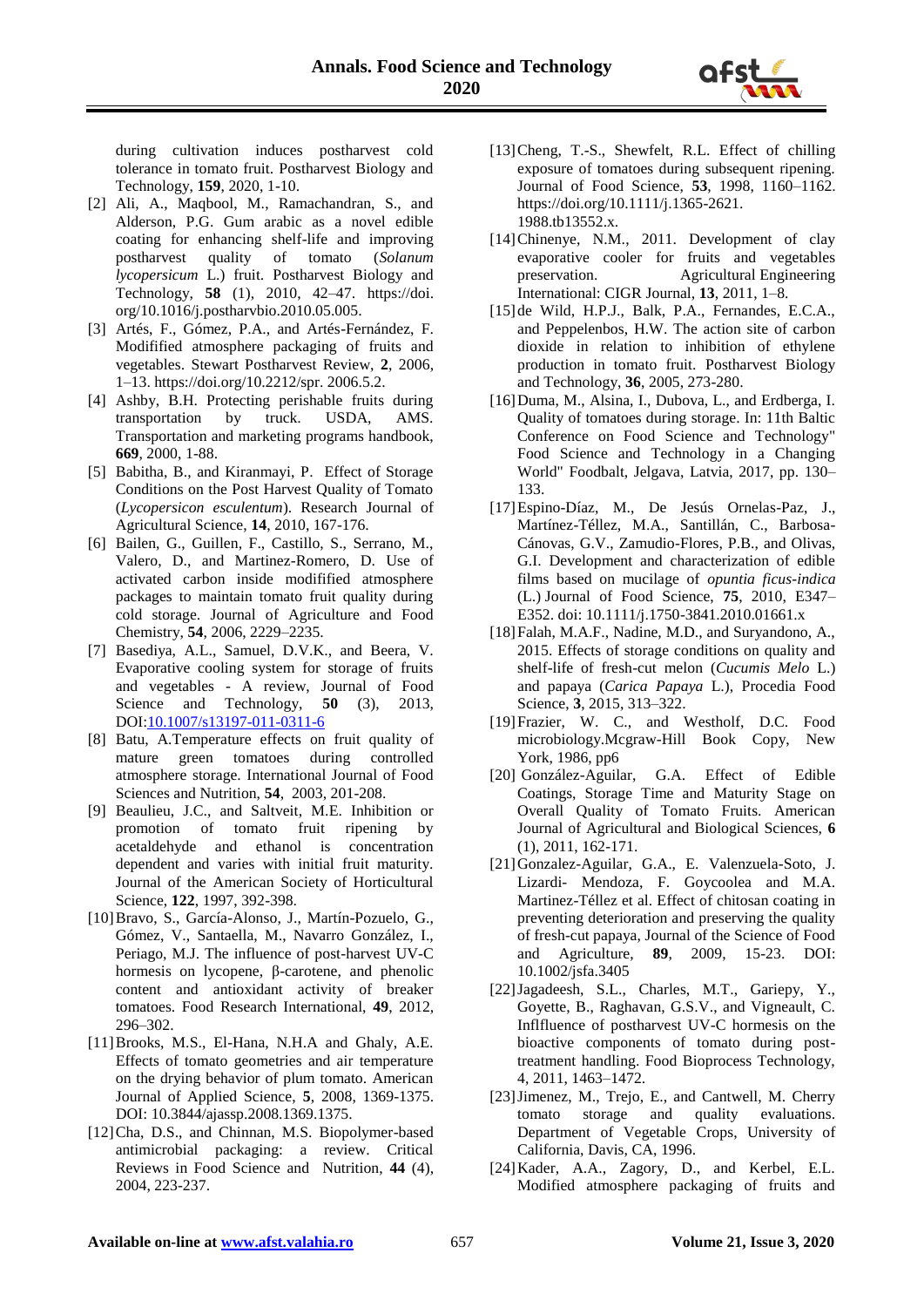vegetables. Critical Reviews in Food Science and Nutrition, **28** (1), 1989, 1-30

- [25]Kader, A. A. Ethylene may Accelerate Deterioration of Horticultural Perishables. Perishable Newsletter Issue No. 80, 1994, pp 5-6.
- [26]Lai, T.F., Wang, Y.Y., Li, B.Q., Qin, G.Z., and Tian, S.P. Defense responses of tomato fruit to exogenous nitric oxide during postharvest storage. Postharvest Biology and Technology, **62**, 2011, 127–132.
- [27]Lee, J.P., Lee, S.W., Kim, C.S., Son, J.H., Song, J.H., Lee, K.Y., Kim, H.J., Jung, S.J., and Moon, B.J. Evaluation of formulations of Bacillus licheniformis for the biological control of tomato gray mold caused by *Botrytis cinerea*. Biological Control, **37**, 2006, 329–337.
- [28]Liu, J., Tian, S.P., Meng, X.H., and Xu, Y. Effects of chitosan on control of postharvest diseases and physiological responses of tomato fruit. Postharvest Biology and Technology, **44**, 2007, 300–306.
- [29]Liu, C., Cai, L., Lu, X., Han, X., Ying, T., Effect of postharvest UV-C irradiation on phenolic compound content and antioxidant activity of tomato fruit during storage. Journal of Integrative Agriculture, **11**, 2012, 159–165.
- [30]Maul, F., Sargent, S.A, Sims, C.A.,Baldwin, E.A., Balaban, M.O., and Huber, D.J. Tomato flavor and aroma quality as affected by storage temperature. Journal of Food Science, **69** (8), 2000, S310-S318.
- [31]Moleyar, V., and Narasimham, P. Modified atmosphere packging of vegetables: an appraisal. Journal of food science and technology, **31**, 1994, 267-278.
- [32]Mondal, K., Sharma, N.S., Malhotra, S.P., Dhawan, K., and Singh, R. Oxidative stress and antioxidant systems in tomato fruits during storage. Journal of Food Biochemistry. **27**, 2003, 515-527.
- [33]Mondal, K., Sharma, N.S., Malhotra, S.P., Dhawan, K., Singh, R. Oxidative stress and antioxidant systems in tomato fruits stored under normal and hypoxic conditions. Physiology and Molecular Biology of Plants, **12**, 2006, 145-150
- [34]Moneruzzaman, K., Hossain, A.B, Sani,W., Saifuddin, M., and Alenazi, M. Effect of harvesting and storage conditions on the post harvest quality of tomato (*Lycopersicon esculentum* Mill) cv. Roma VF. Australian Journal of Crop Science, **3** (2), 2009, 113-121.
- [35]Moretti, C.L., Baldwin, E.A., Sargent, S.A., and Huber, D.H. Internal bruising alters aroma volatile profiles in tomato fruit tissues. Hort Science, **37** (2), 2004, 378-382.
- [36]Naik, D.M., Mulekar, V.G., Chandel, C.G., and Kapse, B.M. Effect of prepackaging on physic chemical changes in tomato (*Lycopersicon esculentum* Mill.) during storage. Indian Food Packer, 1993, 9-13.
- [37]Nájera, C., Guil-Guerrero, J.L., Enríquez, L.J., Álvaro, J.E., and Urrestarazu, M. LED-enhanced dietary and organoleptic qualities in postharvest tomato fruit. Postharvest Biology and Technology, **145**, 2018, 151-156.
- [38]Nkolisa, N., Magwaza, L.S., Workneh, T.S., Chimpango, A. Evaluating evaporative cooling system as an energy- free and cost- effective method for postharvest storage of tomatoes (*Solanum lycopersicum* L.) for smallholder farmers. Scientia Horticultura, **241**, 2018, 131– 143.
- [39]Nkolisa, N., Magwaza, L.S., Workneh, T.S., Chimphango, A., and Sithole, N.J. Postharvest quality and bioactive properties of tomatoes (Solanum lycopersicum) stored in a low-cost and energy-free evaporative cooling system. Heliyon, **5**, 2019, e02266
- [40] Okolie and Sanni. Effect of post harvest treatments on quality of whole tomatoes. African Journal of Food Science, **6** (3), 2012, 70-76,
- [41]Olivas, G.I. and Barbosa-Canovas, G.V. Alginatecalcium films: Water vapor permeability and mechanical properties as affected by plasticizer and relative humidity. LWT Food Science and Technology, **41**, 2008, 359-366. DOI: 10.1016/j.lwt.2007.02.015
- [42]Olivas, G.I., Davila-Avina, J.E., Salas-Salazar, N.A and Molina, F.J. Use of edible coatings to preserve the quality of fruits and vegetables during storage. Stewart Postharvest Reviews, **4**, 2008, 1- 9. DOI: 10.2212/spr.2008.3.6
- [43]Padmini, T. Studies on Storage Behaviour of Tomatoes Coated with Chitosan-Lysozyme Films. Ph. D thesis, McGill University, Canada, 2006.
- [44]Park, H.J., Manjeet, M.S., and Shewfelt, R.L. Edible Coating Effects on Storage Life and Quality of Tomatoes. Journal of food science, **59**  (4), 1994, 568-570.
- [45]Passam, H.C., Karapanos, I.C., Bebeli, P.J., and Savvas, D. A review of recent research on tomato nutrition, breeding and postharvest technology with reference to fruit quality, European journal of plant science and biotechnology, **1**, 2007, 1-21.
- [46] Perez, K., Mercado, J., and Soto-Valdez, H. Effect of storage temperature on the shelf life of Hass avocado (*Persea americana*). Food Science and Technology International, **10**, 2003, 73-77
- [47]Pezzarossa, B., Remorini, D., Gentile, M.L., and Massai, R. Effects of foliar and fruit addition of sodium selenate on selenium accumulation and fruit quality. Journal of the Science Food and Agriculture, **92**, 2012, 781–786.
- [48]Rick, C.M. The tomato. Scientia Americana, **239**  (2), 2008, 76.
- [49]Roberts, P.K., S.A. Sargent S.A., and A.J. Fox, J.A. Effect of storage temperature on ripening and postharvest quality of grape and mini-pear